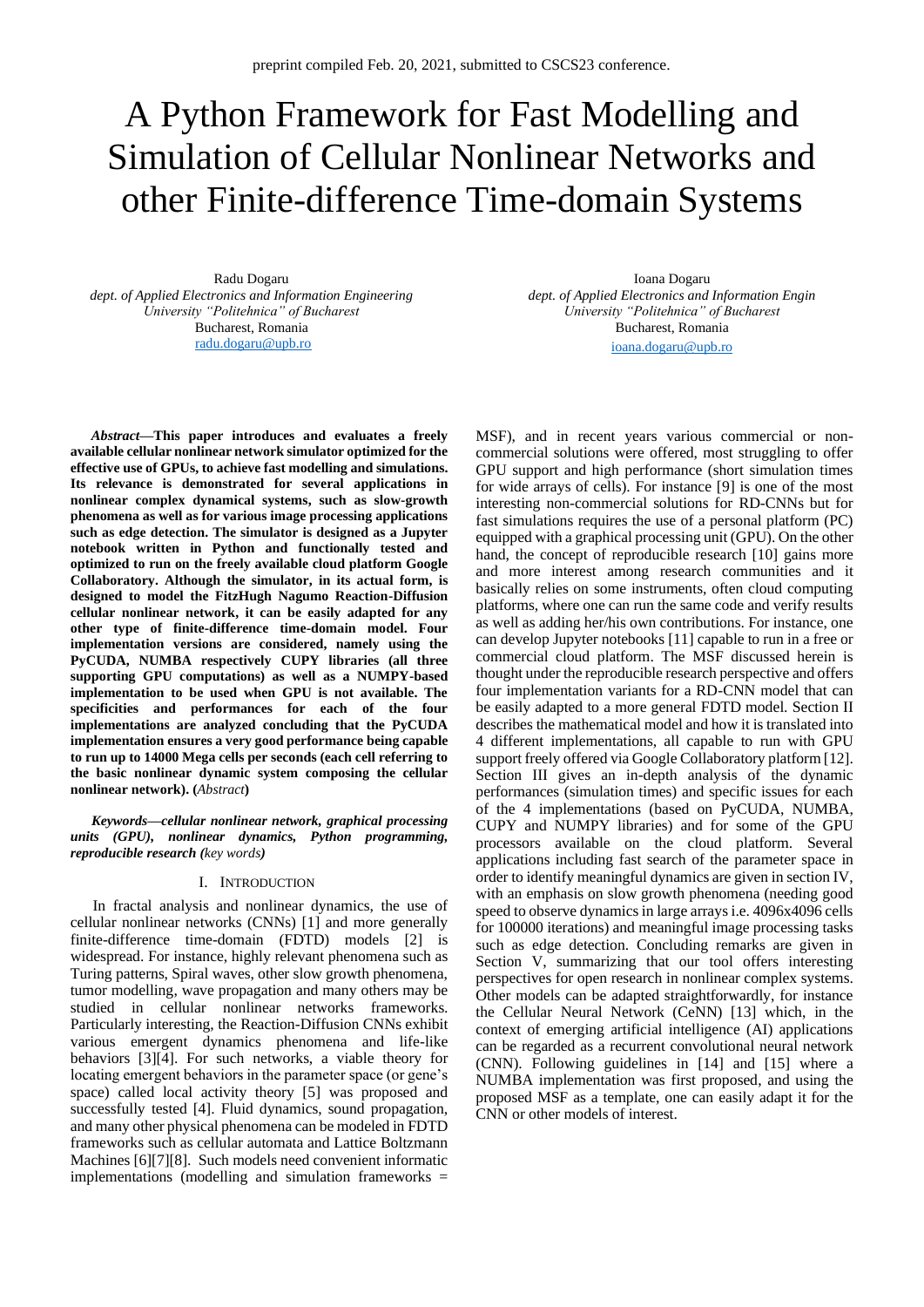## II. THE RD-CNN MODEL AND ITS FOUR IMPLEMENTATIONS

# *A. The mathematical model and the general framework for the modelling and simulation process*

The following discrete time model is considered in this paper (here exemplified for the FitzHugh Nagumo model) [14]. The equations defining the RD-CNN model are:

$$
u_{i,j} = k_a x_{i,j}; \quad v_{i,j} = k_a x_{i,j};
$$
  
for  $t = 1, ...T$  and for all cells  $(i, j)$   

$$
\begin{bmatrix} u^+_{i,j} = u_{i,j} + \Delta t [f_1(u_{i,j}, v_{i,j}) + D_u(u_{i+1,j} + u_{i-1,j} + u_{i,j-1} + u_{i,j+1} - 4u_{i,j})] \\ v^+_{i,j} = v_{i,j} + \Delta t [f_2(u_{i,j}, v_{i,j}) + D_v(v_{i+1,j} + v_{i-1,j} + v_{i,j-1} + v_{i,j+1} - 4v_{i,j})] \\ u_{i,j} = u^+_{i,j} \\ v_{i,j} = v^+_{i,j} \end{bmatrix}
$$
(1)

The two layers of the RD-CNN are given by the  $u_{i,i}$  and  $v_{i,j}$  state variables, corresponding to the nonlinear cells. The pair  $(i, j) \in \{1, \ldots NN, 1, \ldots NM\}$  represents the spatial index of the cell located in a 2D array of *NNxNM* size. The entire group of cells in the grid are associated to arrays **A** (comprising *u* values*)* and **B** (comprising *v* values). Initial state values can be programmed with some specific image files (typ=3) or with some randomly generated arrays (typ= $2$  – where all cells are randomly generated; typ= $1 -$  where only a  $11x11$  square in the middle of the array has random values). For external images, a scaling factor  $k_a$  may be considered.  $D_u$  and  $D_v$  are the diffusion coefficients associated to the layers. The nonlinear functions for the above model are given next, and they include some of the gene parameters  $[c, a, b, eps]$ :

$$
f_1(u,v) = cu - \frac{1}{3}u^3 - v \tag{2}
$$

$$
f_2(u,v) = -eps(u - bv + a)
$$
 (3)

The entire set of the RD-CNN model parameters is called a *gene* and will be allocated to a single variable **Pars** as shown next. In the next subsection details on implementing the above model using 4 different approaches are given. For all these implementations there is a unique function **get\_initial\_state()** to read the parameters, construct the initial state arrays and the display buffers (A\_show, B\_show) and another function for displaying the result. These functions are defined in "CELL1" of the notebook which can be run only once. Next figure displays the arguments and returns of the input function which should be always called before running the model. One can identify the parameters discussed above.

If another FDTD or cellular nonlinear model is considered a new specific function should be defined using the above as a starting template.

Another function **disp\_simul()**, necessary to display and save the simulation result is shown in the next figure with its argument and returns (latest values of the **A, B** arrays after running the model *iter\_max* iterations). The *nnsp* argument is an integer representing the number of snapshots to be displayed (for instance *nnsp*=5 snapshots, these images being stored into the **A\_show** and **B\_show** tensors). The last argument *implement* is a string which displays the type of

simulator (one of the four to be described next) and it will be displayed on the simulation plot as shown in Figure 1.

61 def disp\_simul(A\_show,B\_show,nsnp,iter\_max, colmap, implement):

 $102$  return(lastA,lastB)

The result of this function is an inline plot but a .png file is also generated, for further use, as shown in Fig.1 following a simulation using the PYCUDA library. The complete list of parameters is displayed as well as the dynamics of the A and B arrays during the specified simulation time.



PYCUDA Size: [256, 256]<br>u, Dv ka] : [ 0.1 -0.05 2. -0.005<br>ns/cell and iter : 2.0647166820708662 b, eps, c, Du, Dv .<br>-0.005 1.  $0.03$   $0.3$   $0.1$ vmin=-1.770381 vmax=1.7759362



#### Fig. 1. The result of running a PyCUDA simulation

The dynamic performance is expressed here in "ns/cell and iteration" which is the reverse of the Mega-cells/second. In the above case 2.06ns correspond to  $1000/2.06 = 484$  Megacells/second. Running the next cell in the notebook [16] allows visualization of the latest **A** (or **B**) array (in the above case, the one after 200 iterations), as seen in Figure 2, in this case representing some edge extraction example (from the initial state figure displayed in iteration 0).



Fig. 2. The image associated with the A array after 200 iterations (right) is a meaningful transformation (gray level edge detection) of the initial state image on the left side.

The simulator is available in [16] and is constructed as a Jupyter notebook composed of o series of cells. The first three cells should be run only once, the first reporting on the specific GPU available in the current Google Collab runtime (one can try to get access to a better GPU using the "Factory reset runtime" in the "Runtime" tab. The second cell allows to install the PyCUDA library on Google Collab platforms. Running it may be not necessary on other platforms, where PyCUDA is by default installed (e.g. on Kaggle [17] platforms). The third cell implements the functions discussed previously to input the model parameters and display the results. Then, four cells each implementing the simulator using a different library can be used to effectively run the simulation. A brief description for each one is described next while the detailed implementation is available in [16].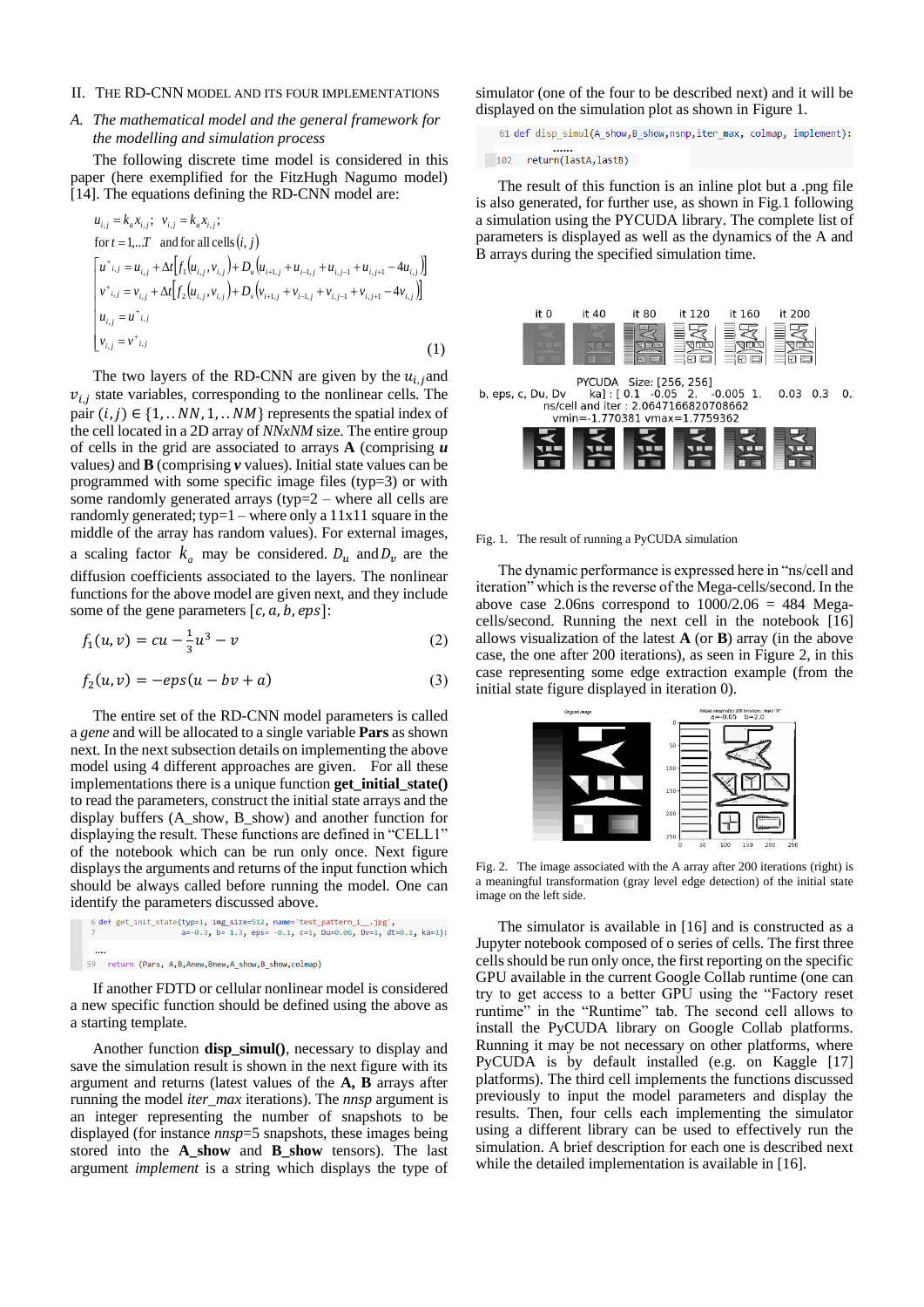#### *B. PyCUDA implementation*

The PyCUDA library [18] can be regarded as a "wrapper" for the NVCC compiler, giving thus Pythonic access to the basic NVIDIA tools for programming GPUs. It offers simple functions to load and get variables on/from the GPU and then do computation on the GPU. Except CUDA kernel definition all remaining code is written in Python. The kernel definition for the model in Eq. (1)-(3) is given in Figure 3. As seen, it should follow the NVIDIA C syntax, since it is compiled by the NVIDIA **nvcc** compiler. The full code is available in [16], and some excerpt emphasizing the kernel definition is given in the next figure.

| 47     | int n x-\$sizm;                                                                                                            |
|--------|----------------------------------------------------------------------------------------------------------------------------|
| 48     | int n y=\$sizn;                                                                                                            |
| 49     | int i - threadIdx.x + blockDim.x*blockIdx.x;                                                                               |
| 50     | $int j = theaddx.y + blockDim.y*blockIdx.y;$                                                                               |
| 51     |                                                                                                                            |
| 52     |                                                                                                                            |
| 53     | int i left; int i right; int j down; int j up;                                                                             |
| 54     |                                                                                                                            |
| 55     | // Boundary conditions                                                                                                     |
| 56     | $if(i == 0)$ {i left=n y-1;} else {i left=i-1;}                                                                            |
| 57     | if(i==n_y-1) {i_right=0;} else {i_right=i+1;}                                                                              |
| 58     | $if(j=0)$ {j down-n x-1;} else {j down-j-1;}                                                                               |
| 59     | if(j==n x-1) {j up=0;} else {j up=j+1;}                                                                                    |
| 60     |                                                                                                                            |
| 61     | int cen, dre, stg, sus, jos;                                                                                               |
| 62     | cen=j+i*n x; dre=j+n x*i right; stg=j+n x*i left; sus=j up+n x*i; jos=j down+n x*i;                                        |
| 63     |                                                                                                                            |
| 64     | Anew[cen] = A[cen]+Pars[0]*(A[cen]*(Pars[4]-A[cen]*A[cen]/3)-B[cen]+ Pars[5]*( A[dre] +A[stg] +A[jos] + A[sus]-4*A[cen])); |
| 65     | Bnew[cen]= B[cen]+Pars[0]*(-Pars[3]*(A[cen]-Pars[2]*B[cen]+Pars[1])+Pars[6]*(B[dre] +B[stg] + B[jos] +B[sus] -4*B[cen]));  |
| $^{c}$ |                                                                                                                            |

Fig. 3. The main part of the PyCUDA kernel deffinition associated to the RD-CNN model.

As seen, the model is entirely described in lines 64-65 after some useful definition of the positional indices in lines 61-62. The same positional definition given the localization of the thread in lines 49-50 can be reused when other cellular or FDTD models need to be implemented. The remaining of the code given in the PyCUDA cell does the following: i) reads the simulation parameters; ii) defines the CUDA **blockdim** and **griddim** sizes (here some optimization may improve the speed performance); iii) prepares the variables (A, Anew, B, **Bnew** and **Pars** arrays and stores them into the GPU global memory); iv) runs the simulation by calling the **ca\_core()** function which executes the above kernels in parallel on the GPU while then swaps the **Anew** with **A** (and **B** with **Bnew**) preparing the process for the next iteration. Note that **Anew** represents the state of the **A** array after one iteration (when A was applied as initial state). All these specific steps are implemented, but in their specific manners, using the other 3 approaches (NUMBA, CUPY, NUMPY). The PYCUDA main loop is represented in the next figure:

```
104 for iter in range(iter_max):
 105 # call of the kernel function
105 # call of the kernel function<br>106 ca_core(A_gpu, Anew_gpu, Bnew_gpu, Pars_gpu, block=blockdim, grid=griddim)<br>107 # prepare for a new iteration<br>108 A_gpu = Anew_gpu
 109 B_gpu = Bnew_gpu
 110<br>111 # snapshots transffered from GPU to CPU
112 if (iter+1) % test mod == 0:
        print ("%5d, (elapsed: %f s)" % (iter, time.time()-timer))
       A_show[1+iter//(test_mod),:,:]=Anew_gpu.get()<br>B_show[1+iter//(test_mod),:,:]=Bnew_gpu.get()
115
116
118 runtime = time.time() - timer<br>119 print (" total: %f s" % runtime)
```
Using the default parameters of the **get\_init\_state()** function, running the PYCUDA implementation will exhibit a slow growth phenomena as seen in Figure 4.

| FHN Calculation: 512 x 512 mesh<br>Transfer GPU 0.0025017261505126953<br>1999, (elapsed: 0.350240 s)<br>3999, (elapsed: 0.947840 s)<br>5999, (elapsed: 1.530097 s)<br>7999, (elapsed: 2.112524 s)<br>9999, (elapsed: 2.694853 s)<br>total: 2.993408 s |                                                |   |                         |                                               |  |  |  |
|-------------------------------------------------------------------------------------------------------------------------------------------------------------------------------------------------------------------------------------------------------|------------------------------------------------|---|-------------------------|-----------------------------------------------|--|--|--|
|                                                                                                                                                                                                                                                       | per cell time: 1.1418946996855084 nano-seconds |   |                         |                                               |  |  |  |
| speed: 875.7374916228371 Mega cells/second                                                                                                                                                                                                            |                                                |   |                         |                                               |  |  |  |
| $max-min = 3.159453$                                                                                                                                                                                                                                  |                                                |   |                         |                                               |  |  |  |
|                                                                                                                                                                                                                                                       |                                                |   |                         |                                               |  |  |  |
|                                                                                                                                                                                                                                                       |                                                |   |                         | it 0 it 2000 it 4000 it 6000 it 8000 it 10000 |  |  |  |
|                                                                                                                                                                                                                                                       |                                                | 薛 | 鵽                       |                                               |  |  |  |
|                                                                                                                                                                                                                                                       |                                                |   | PYCUDA Size: [512, 512] |                                               |  |  |  |
| Pars [dt, a, b, eps, c, Du, Dv ka] : [0.1 -0.1 1.3 -0.1 1. 0.5 1. 1.]                                                                                                                                                                                 |                                                |   |                         |                                               |  |  |  |
| ns/cell and iter: 1.1418946996855084                                                                                                                                                                                                                  |                                                |   |                         |                                               |  |  |  |
| vmin=-1.5622914 vmax=1.5971617                                                                                                                                                                                                                        |                                                |   |                         |                                               |  |  |  |
|                                                                                                                                                                                                                                                       |                                                |   |                         |                                               |  |  |  |

Fig. 4. Running simulation using the PYCUDA implementation.

As seen, only 2 seconds suffice to run the simulation of a 512x512 array during 10000 iterations. In this case the available GPU was not one of the best.

## *C. NUMBA implementation*

The NUMBA library [19] is intended to offer powerful compilers (JIT and CUDAJIT) for both GPU and CPU units. Unlike PyCUDA, the description of CUDA kernels is entirely done in Python, giving thus more portability. However, as seen in Section III, the GPU device is not as efficiently used as in the case of PYCUDA library. As in the case of the PYCUDA library, the cell used to implement the simulator has the same three components: i) reads simulation parameters; ii) defines CUDA block and grid dimensions; iii) prepares the specific variables and moves them on the GPU device; iv) runs the simulation by calling iteratively the GPU-executed and compiled function **ca\_core().** An excerpt of the code (fully provided in [16]) is given in the next figure, emphasizes the kernel definition.

|    | 31 @cuda.iit                                                                        |
|----|-------------------------------------------------------------------------------------|
|    | 32 def ca core(A, B, Anew, Bnew, Pars):                                             |
| 33 |                                                                                     |
| 34 | $n = A.\text{shape[0]}$                                                             |
| 35 | $m = A.\,shape[1]$                                                                  |
| 36 |                                                                                     |
| 37 | # thread distribution of the cell implementation                                    |
| 38 | $i = \text{cuda.threadIdx.x} + \text{cuda.blockIdx.x} * \text{cuda.blockDim.x}$     |
| 39 | $i = \text{cuda.threadIdx.y} + \text{cuda.blockIdx.y} * \text{cuda.blockDim.y}$     |
| 40 | if (i >= 0 and i < n) and (i >= 0 and i < m) : # GPU equivalent of for loops in CPU |
| 41 |                                                                                     |
| 42 | Anew[j, i] = A[j,i]+Pars[0]*(A[j,i]*(Pars[4]-A[j,i]*A[j,i]/3)-B[j,i]+ \             |
| 43 | Pars[5]*( A[j,(i+1)%m] +A[j,(i-1)%m] +A[(j-1)%n, i] + A[(j+1)%n,i]-4*A[j,i]) )      |
| 44 | Bnew[j,i]= B[j,i]+Pars[0]*(-Pars[3]*(A[j,i]-Pars[2]*B[j,i]+Pars[1])+ \              |
| 45 | $\text{Paris[6]*(B[i,(i+1)Xm]+B[i,(i-1)Xm]+B[(i-1)Xn,i]+B[(i+1)Xn,i]-4*B[i,i])})$   |

Fig. 5. Kernel definition for the NUMBA implementation of the RD-CNN model.

Unlike in the case of PyCUDA, 2-dimensional indices are directly used here, with the toroidal boundary condition implemented using the "modulo" operator in Python (%) applied to the positional indices. The entire model is implemented in lines 42-45 and is obviously easy to change it given another mathematical description of the FDTD model. As in the PyCUDA case, the simulation needs calling the kernel in a main loop and storing the snapshot arrays at some given moments. When running in the Google Collaboratory platforms, the first run on the NUMBA-based implementation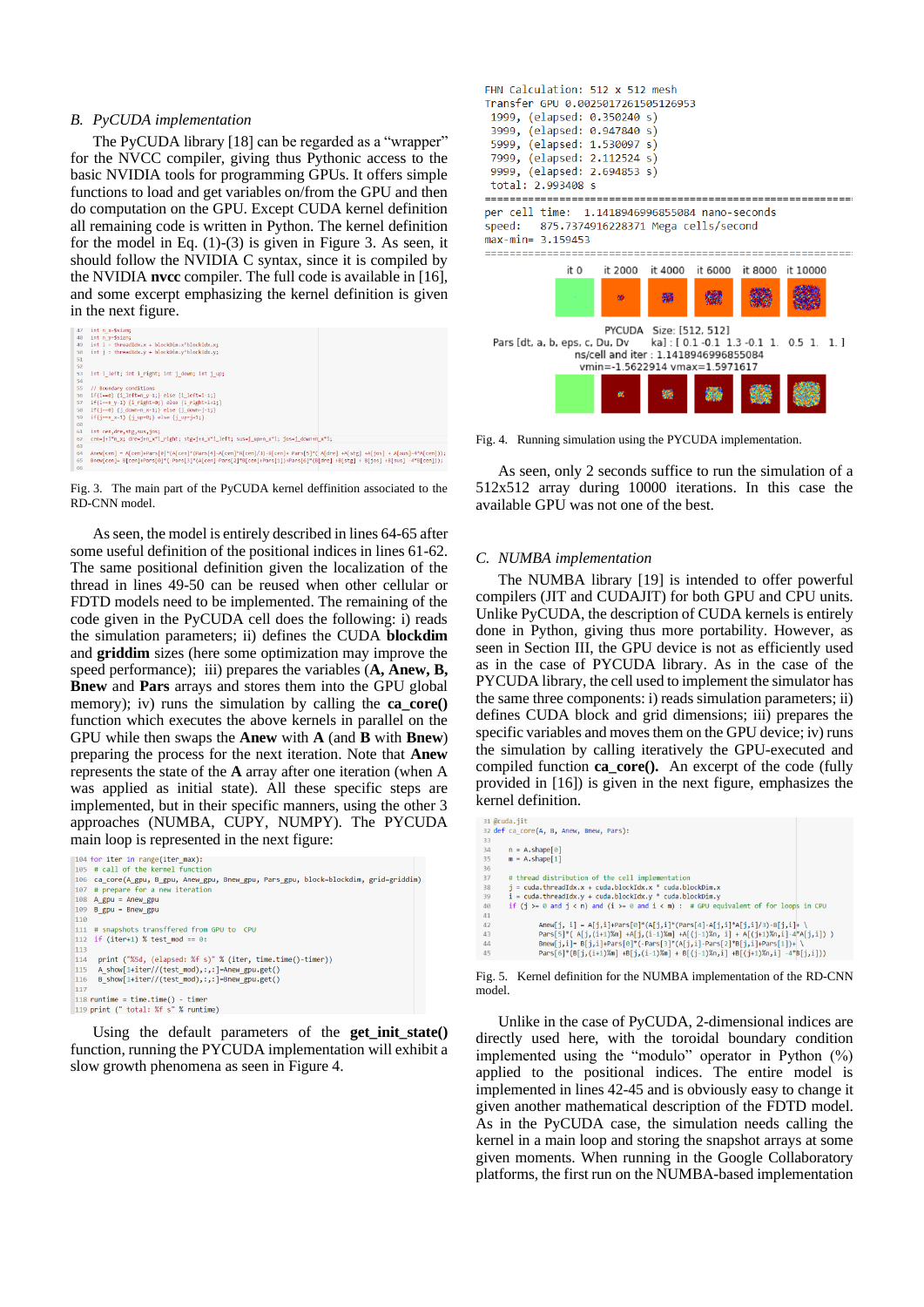may produce some error "Numba cannot operate on nonprimary CUDA context …". In our experience, waiting for some time (up to 10 minutes) and repeating the run will endup successfully. As seen in Table I in the next section the speed of the NUMBA implementation is worse, although there is an advantage of Python portability. On the other hand, installing NUMBA on various personal platforms is easier and less cumbersome than PYCUDA.

#### *D. NUMPY implementation*

In many circumstances, it is possible that a GPU device is not available. For such circumstances, a NUMPY – based implementation is considered as a separate cell. The excerpt from the code in [16] implementing the **ca\_core()** function and its main loop is given in the next figure. NUMPY is a widely used library which implements efficient computing when arrays are used. Various linear algebra functions are efficiently implemented, thus allowing high performance without the need of an additional compiler (array methods are already pre-compiled).

The main model is now implemented in lines 18-21, and as seen, it is quite easy to replace it with a more general FDTD model. Also, it is quite straightforward to pass from one model implementation library to another, given the templates shown in Figures 3,5 and 6.

```
15 def ca_core_npy(A, B, Pars):
16#x=Pars[0]*( A*(Pars[4]-A*A/3)<br>Anew = A+Pars[0]*(A*(Pars[4]-A*A/3)-B + \
1718
     Pars[5]*(np.roll(A,-1,0)+np.roll(A,1,0)+np.roll(A,-1,1)+np.roll(A,1,1)-4*A))
20Bnew= B+Pars[0]*( -Pars[3]*(A-Pars[2]*B+Pars[1])+ \
     Pars[6]*(np.roll(B,-1,0)+np.roll(B,1,0)+np.roll(B,-1,1)+np.roll(B,1,1)-4*B))
2122return (Anew, Bnew)
23 # MAIN LOOP
24 print ( "FHN Calculation: %d x %d mesh" % (NN, NM))<br>25 timer = time.time()
26 for iter in range(iter_max):
27 # call one-step CA running
28 (A,B)=ca_core_npy(A, B, Pars)
29 # outputs become inputs
```
Fig. 6. NUMPY-based implementation of the ca\_core() function implementing the RD-CNN model

It is important to note that here one operates with arrays directly (the specific NUMPY philosophy) while the neighborhoods and frontier conditions are implemented using the **np.roll()** method. A simulation using the same parameters as in Figure 4 is given in Figure 7. The result of the simulation is, as expected, similar but the simulation time is larger.



Fig. 7. The simulation of the RD-CNN model on CPU, using the NUMPY library.

As seen, the running time is smaller than in the case of GPU usage, however, when restricted platforms (CPU-only) are available using this implementation is a good option. As detailed in [15], CPU-s can be sometimes more effectively exploited using the JIT compiler from NUMBA library. The **ca\_core**() model in this case is simply a rewrite of the GPU NUMBA model where @jit replaces the @cudajit and **for** loops would replace **if** directives.

# *E. CUPY implementation of the RD-CNN model*

The CUPY library [20] was proposed as an alternative to NUMPY (many functions are similar) with GPU support. Consequently, code written for NUMPY can be readily transformed in CUPY-based code (with the advantage of GPU support) using some very simple rules: i) **np.method()** is replaced with **cp.method()** where **cp** is the alias for **cupy** as well as **np** is the alias for **numpy**; ii) in order to use GPUs, variables must be declared as GPU-variables and transferred among GPU and CPU using the specific methods:  $Ag=cp.array(A)$  – for copying the CPU array A into GPU array Ag, and **A=cp.asnumpy(Ag)** for the reverse operation. As a result, the **ca\_core()** definition given in Figure 8 is very similar to the NUMPY definition, yet now the simulator benefits from GPU support, if GPU is available.

```
19 Ag=cp.array(A)
23 Ag epianiay(A)<br>20 Bg=cp.array(B)<br>21 Anewg=cp.array(Anew)
22 Bnewg=cn.array(Bnew)
 23 Parsg=cp.array(Pars)
 \overline{24}--<br>25 def ca_core_cpy(Ag, Bg, Parsg):<br>26 Anewg = Ag+Parsg[0]*(Ag*(Parsg[4]-Ag*Ag/3)-Bg +
       Parsg[5]*(cp.roll(Ag,-1,0)+cp.roll(Ag,1,0)+cp.roll(Ag,-1,1)+cp.roll(Ag,1,1)-4*Ag ))<br>Bnewg= Bg+Parsg[0]*( -Parsg[3]*(Ag-Parsg[2]*Bg+Parsg[1]) + \<br>Bnewg= Bg+Parsg[0]*( -Parsg[3]*(Ag-Parsg[2]*Bg+Parsg[1]) + \<br>Parsg[6]*(cp.ro
27\overline{29}Ag = Anewg<br>Bg = Bnewg\overline{3}a\overline{31}32return (Ag, Bg)
 ąą
 34 # Main loop
35 \# Main Loop<br>35 \text{print} ( "FHN Calculation: %d x %d mesh" % (NN, NM))<br>36 timer = time.time()
 37 for iter in range(iter max):
      # One step iteration
 rac{1}{39}(Ag, Bg)=ca_core_cpy(Ag, Bg, Parsg)
40^{\circ}# Output becomes input (variables Ag Bg are stored on GPU's global memory )
Fig. 8. CUPY-based implementation of the RD-CNN model
```
Running the simulator for the same set of parameters gives, as expected, the same result, with some acceleration, but not as efficient as in the case of PYCUDA or NUMBA implementations.

### *F. Performance comparison among implementations.*

In the following table a comparison is given between all the above-mentioned implementations. One important factor influencing the speed is the array size *N.* The GPU device was Tesla P100-PCIE and the CPU (NUMPY case) was Intel(R) Xeon(R) CPU @ 2.30GHz. Both devices were allocated by the Google Colab platform. It is likely that performance may slightly differ in other specific device allocation on the cloud platform. In order to compare performance with other simulators, the table reports the speed as Mcells/second i.e. representing how many CA cells (or in general FDTD cells) are computed in a second. The same model (parameters and running time 10000 iterations) as considered in the previously reported simulation was considered (it corresponds to the default **get\_init\_state()** function).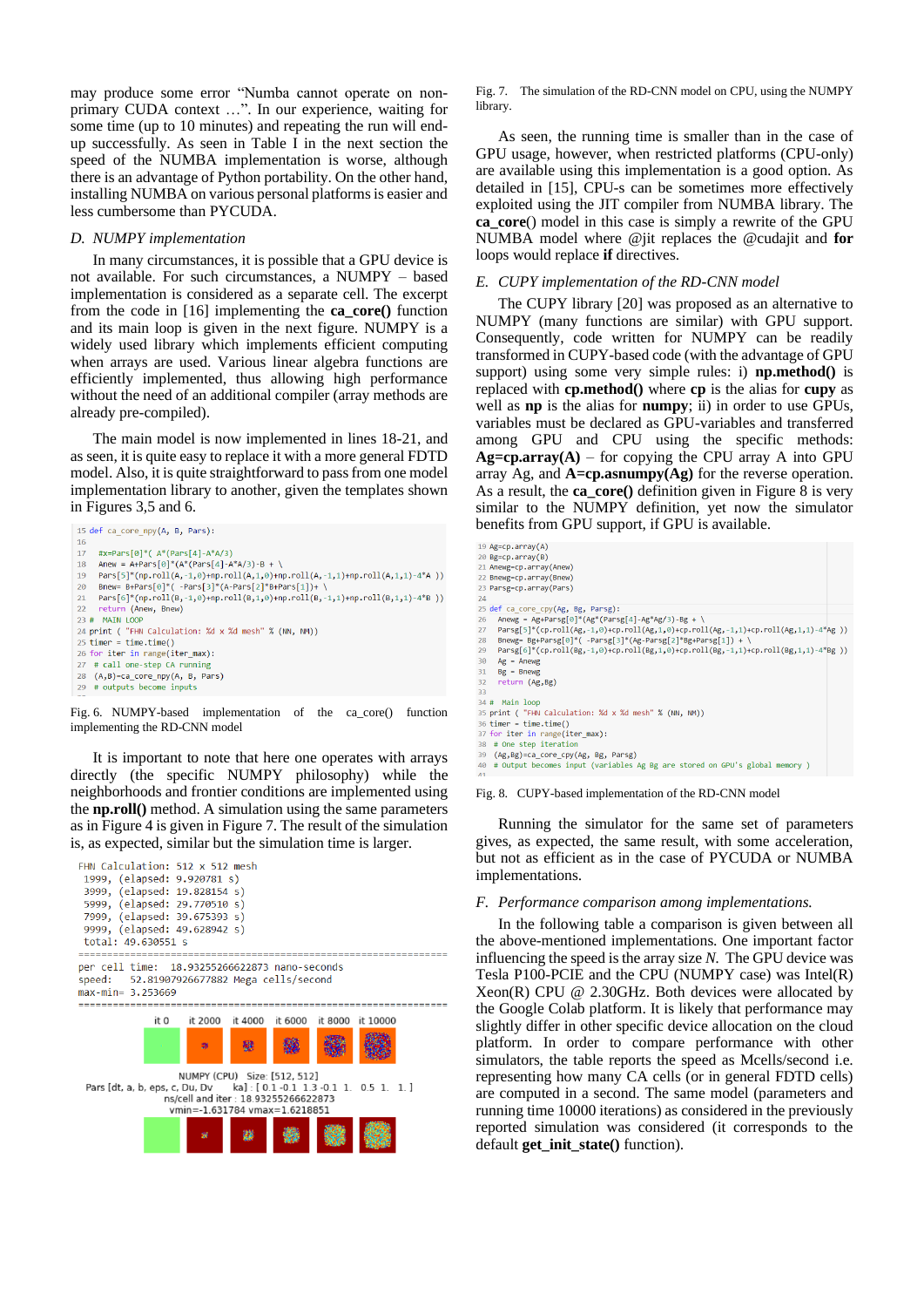TABLE I. PERFORMANCE (MCELLS/SECOND) COMPARISON BETWEEN VARIOUS IMPLEMENTATIONS (SIMULATION TIME IS GIVEN IN PARENTHESIS)

|               | $N=$<br>128 | $N=$<br>256 | $N=$<br>512 | $N=$<br>1024 | $N=$<br>2048 | $N=$<br>4096 |
|---------------|-------------|-------------|-------------|--------------|--------------|--------------|
| <b>PYCUDA</b> | 470         | 1941        | 7581        | 13059        | 14198        | 14545        |
|               | (0.34)      | (0.34)      | (0.34)      | (0.79)       | (2.95)       | (11.53)      |
| <b>NUMBA</b>  | 39          | 151         | 601         | 2439         | 4026         | 4191         |
|               | (4.18)      | (4.33)      | (4.36)      | (4.29)       | (10)         | (40)         |
| <b>CUPY</b>   | 15.5        | 42          | 149         | 720          | 1308         | 1353         |
|               | (10.5)      | (15.3)      | (17.4)      | (14.5)       | (32)         | (123)        |
| <b>NUMPY</b>  | 26          | 52          | 53          | 66           | 44           |              |
| (CPU)         | (4.3)       | (12.5)      | (49)        | (158)        | (944)        |              |

Clearly, that the most efficient GPU usage is given by the PYCUDA implementation, particularly when large arrays are considered the performance reaches up to 14000 Mcells/second. The NUMBA implementation, on the same GPU ensures a lower, 3-4 times less, speed. For small array size, using CPU can give satisfactory performance while CUPY becomes effective (with respect to NUMPY) for arrays with *N>512* but still not so effective as NUMBA or PYCUDA. In fact, this result demonstrates that for the problem considered here, namely the cellular nonlinear model implementation, the GPU-based linear algebra library supported by CUPY is not very well used when compared with user-defined CUDA kernel definition. Although CUPY offers the possibility for user-defined CUDA kernels, we did not implement it since PYCUDA already offers this approach and demonstrated a very good performance.

Next table indicates how computing speed is influenced by the choice of the GPU device (on Google Collab. platforms various GPUs are assigned upon their availability).

TABLE II. SPEED PERFORMANCE (MCELLS/SECOND) FOR VARIOUS GPU UNITS (THE CASE OF *N=*4096)

|                                             | Tesla K80 | <b>Tesla T4</b> | <b>Tesla</b><br>P <sub>100</sub> -PCIE |
|---------------------------------------------|-----------|-----------------|----------------------------------------|
| <b>Speed</b><br>(Mcells/seconds)            | 2519      | 12469           | 14545                                  |
| <b>Computing time</b><br>(10000 iterations) | 66        | 13              | 11.53                                  |

#### III. APPLICATIONS

Having a fast CNN simulator opens interesting possibilities particularly when various complex dynamics behaviors should be associated with specific locations in the parameter space. In [4] an analytic method dubbed "edge of chaos" and based on local activity theory [5] was considered to roughly locate sets of parameters leading to meaningful and interesting dynamic behaviors. Although the local activity method is rather fast since it does not require RD-CNN simulation to detect the "edge of chaos profile", the theory does not include the diffusion coefficients and consequently more simulations are needed to finely locate the specific parameters leading to interesting dynamics. Such interesting dynamic phenomena are slow growth phenomena mimicking various natural phenomena including life, tumor formation and evolutions, pandemics etc. where large number of iterations (and consequently good simulator speeds) are a must. Other relevant dynamics is associated with imageprocessing such as edge extraction and other feature extractors. There is still a lot of un-explored potential for cellular nonlinear networks in artificial intelligence and we believe that using such fast simulators can reveal interesting applications. It is worth mentioning that a cellular nonlinear network acts as a convolutional layer with recurrence, i.e. applied on itself hundreds of times (as specified by the number of iterations) being thus equivalent to a very deep convolutional network (the depth being equivalent to the number of iterations). Such recurrent implementation is an economical alternative to the usual feed-forward convolution neural network, not mentioning that CeNNs (cellular nonlinear networks) are more plausible brain models. In the following we will exemplify with two examples of complex behaviors that can be easily modelled and simulated with the proposed code.

## *A. Fast identfication of emergent behaviors (slow growth)*

Starting from results in [14] one can use our simulator to rapidly explore some regions in the (*Du*,*Dv*) diffusion parameter space. As seen in Figure 9, a large variety of behaviors cand be detected using square random mid patters as initial state or fully random initial states (as on the rightmost row in Figure 9)



Fig. 9. Simulation of the RD-CNN model for various diffusion coefficients

A diversity of dynamic emergent phenomena can be revealed, ranging from slow-growth phenomena *(Du,Dv)*=*(0.3,1)* to dynamic patterns *(Du,Dv)*=*(0.5,0.8)* or dull dynamics (a homogeneous steady state) as in the case of  $(Du, Dv) = (0.7, 0.8)$ . Figure 10 represents an example of slow growth while Figure 11 gives the final pattern (after 10000 iterations) in four random initial state cases.



Fig. 10. A simulation of RD-CNN for the a specific case of "slow-growth"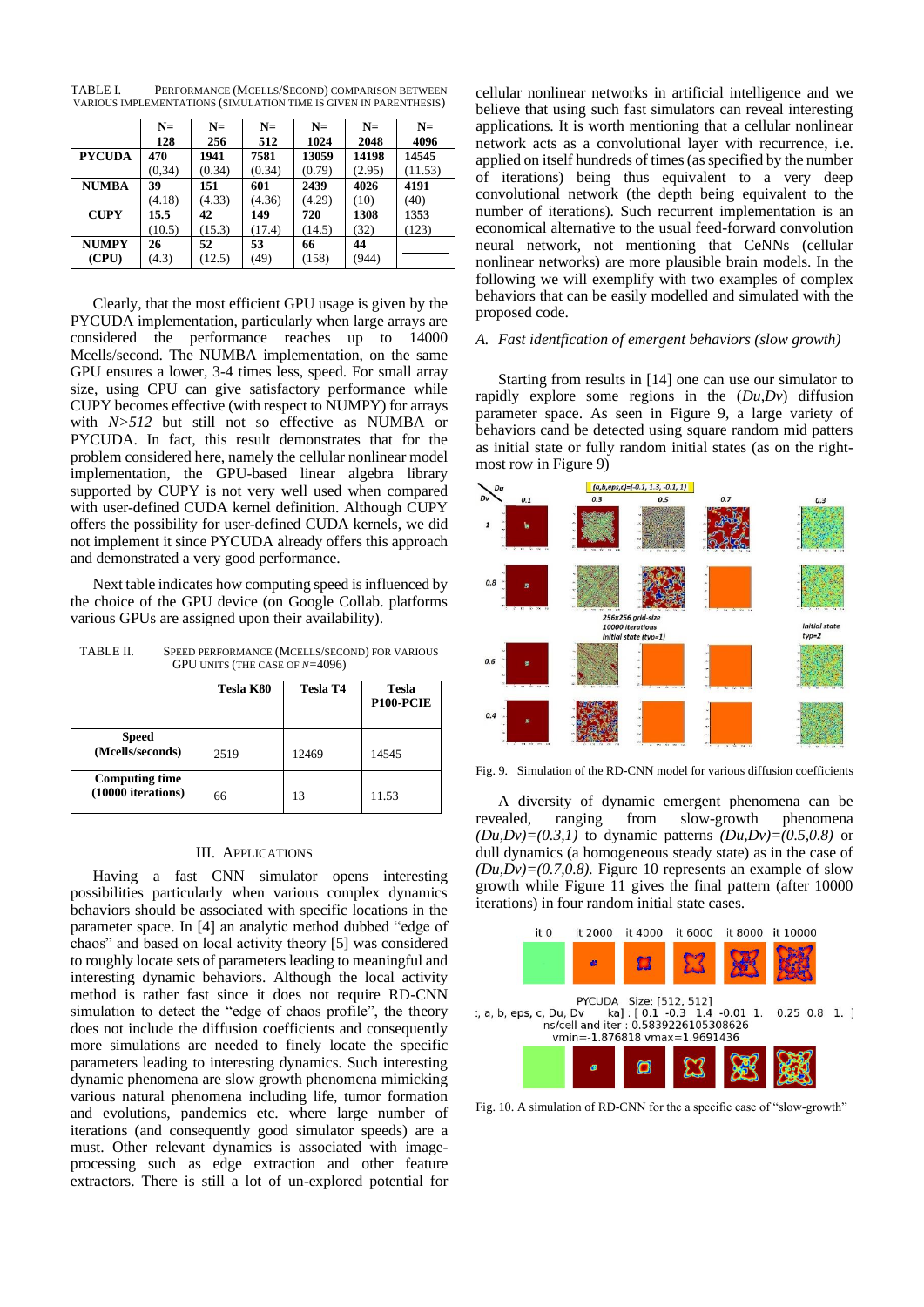

Fig. 11. Four different "slow-growth" patterns emergin from different midrandom square initial states.

# *B. Image processing applications (edge detection)*

Another interesting application of emergent dynamics, with potential relevance in artificial intelligence, is the detection of features from initial state images. Runing a fast simulator allow fast identification of meaningful processing behaviors, as shown in Figure 12 where some sets of *(a,b)* parameters can be identified in relationship with meaningful behaviors.



Fig. 12. Parameter search for meaningful image processing bahaviors.

Other set of parameters, revealing meaningful behaviors, relevant for the edge detection task were already exposed in the simulations shown in Figures 1 and 2.

# IV. CONCLUDING REMARKS

A freely available modelling and simulation framework (MSF) for fast simulation of cellular nonlinear networks is proposed [16]. It can be easily extended to any FDTD (finitedifference time-domain) model while it was designed for reproducible research and education using the readily available resources from Google Collaboratory. Four variants of implementations using four Python libraries were

considered. The fastest version relies on PyCUDA library, capable to achieve as much as 14000 Mcells/second speed using the best GPU platform available in the cloud platform (Tesla P100-PCIE). As a comparison, the freely available Ready package [9] which can be installed on a personal computer ensures no more than 2300 Mcells / second for a grid size of 1024x1024 cells. Of course, the performance here was limited by the local GPU, in this case a Geforce GTX950. Installing a better GPU on a local computer to run Ready or other similar simulator can be rather costly in comparison to the advantage of our cloud-computing based MSF which can freely exploit some better available GPUs. Other important advantage of our solution is related to the possibility to easily embed basic functionalities in more sophisticated applications using the widely available Python libraries. For instance, our further research will focus on combining the MSF (patterns generated by it) with deep learning solutions to classify automatically various types of emergent behaviors, thus providing some more accurate alternative solution to the local activity theory for identification of interesting dynamic behaviors while searching the parameters space and performing rapid simulations of the implemented cellular nonlinear model.

## **REFERENCES**

- [1] L. O. Chua, "CNN: A paradigm for complexity," in Visions of Nonlinear Science in the 21st Century. Eds. Singapore: World Scientific, 1999, vol. 26.
- [2] A. Taflove; S.C. Hagness, Computational Electrodynamics: The Finite-Difference Time-Domain Method; Artech House Publishers, 2005.
- [3] R. Dogaru, Systematic design for emergence in cellular nonlinear networks – with applications in natural computing and signal processing, Springer-Verlag, Berlin Heidelberg, 2008
- [4] R. Dogaru, Universality and Emergent Computation in Cellular Neural Networks, World Scientific, Singapore, 2003.
- [5] L. O. Chua, "Local activity is the origin of complexity", Int. J. Bifurcation Chaos, vol. 15, no. 11, pp. 3435-3456, 2005.
- [6] M. Bucurica, I. Dogaru and R. Dogaru, "Improving computational efficiency for implementing a sound propagation simulation environment using Python and GPU," 2016 8th International Conference on Electronics, Computers and Artificial Intelligence (ECAI), Ploiesti, 2016, pp. 1-4
- [7] H. Zhu, X. Xu, G. Huang, Z. Qin and B. Wen, "An Efficient Graphics Processing Unit Scheme for Complex Geometry Simulations Using the Lattice Boltzmann Method," in IEEE Access, vol. 8, pp. 185158- 185168, 2020.
- [8] P. F. Baumeister, T. Hater, J. Kraus, D. Pleiter and P. Wahl, "A Performance Model for GPU-Accelerated FDTD Applications," 2015 IEEE 22nd International Conference on High Performance Computing (HiPC), Bengaluru, India, 2015, pp. 185-193.
- [9] Tim Hutton, Robert Munafo, Andrew Trevorrow, Tom Rokicki, Dan Wills, "Ready, a cross-platform implementation of various reaction-diffusion systems.[" https://github.com/GollyGang/ready](https://github.com/GollyGang/ready)
- [10] R. J. LeVeque, I. M. Mitchell and V. Stodden, "Reproducible research for scientific computing: Tools and strategies for changing the culture," in Computing in Science & Engineering, vol. 14, no. 4, pp. 13-17, July-Aug. 2012.
- [11] T. Kluyver, B. Ragan-Kelley, F. Perez, ´B. Granger, M. Bussonnier, J. Frederic, K. Kelley, J. Hamrick, J. Grout, S. Corlay, P. Ivanov, D. Avila, S. Abdalla, and C Willing, "Jupyter notebooks – a publishing format for reproducible computational workflows", In F. Loizides and B. Schmidt, editors, Positioning and Power in Academic Publishing: Players, Agents and Agendas, pages 87 – 90. IOS Press, 2016.